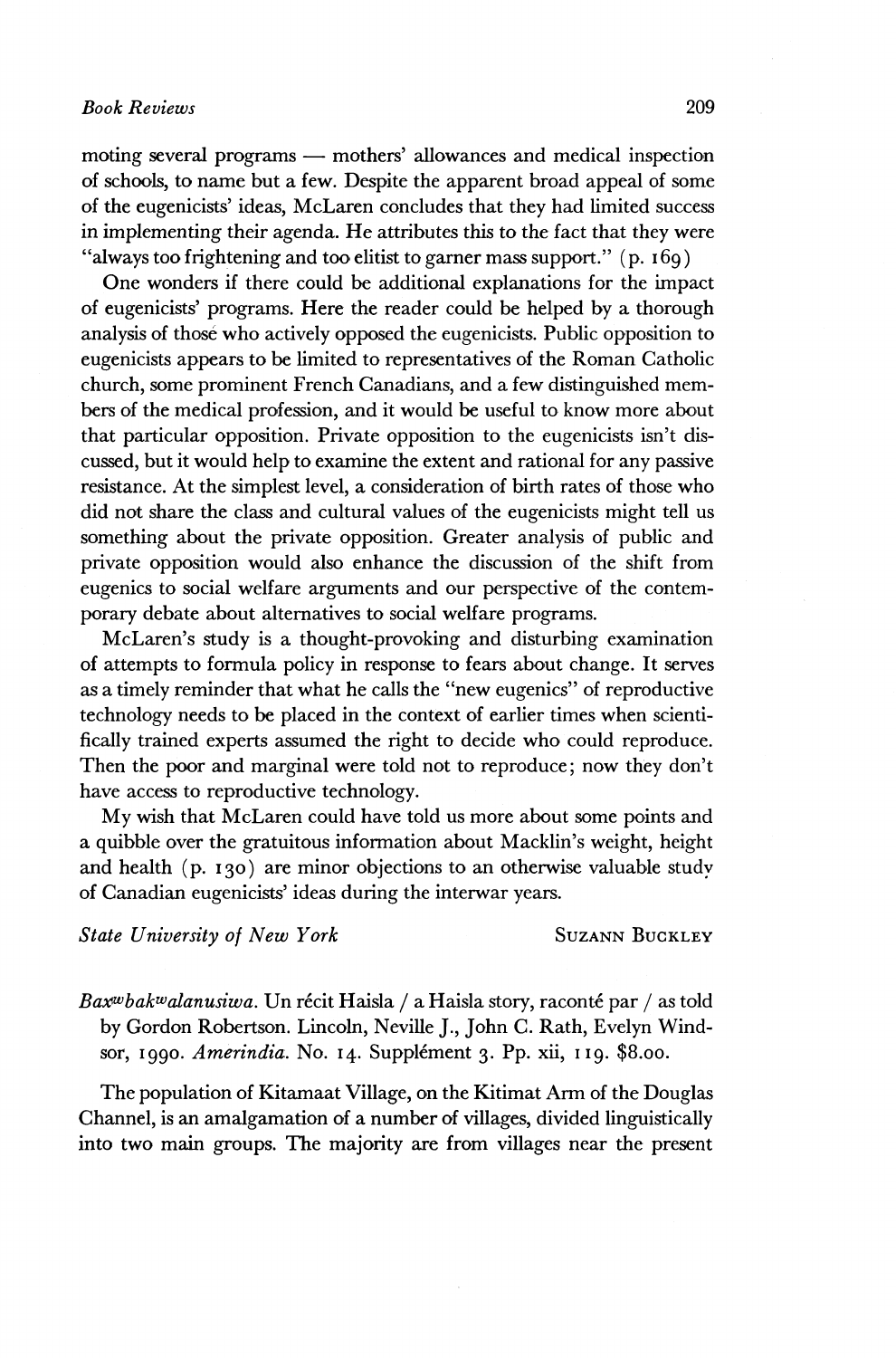**location around the Kitimat Arm and the mouth of the Kitimat River and close areas such as Kildala Arm. Gordon Robertson is a member of the second group, from the Kitlope Valley and around present day Kemano. The people and the language of Kitamaat have come to be known under the cover term of Haisla. This word is an Anglicization of Xà'isla ("down river"), which was strictly applied not to the present site of Kitamaat Village (which was known as C'imàuc'a) but to a site in the present-day company town of Kitimat. The current names for the village and the town reflect several linguistic layerings. Note that the village name is spelled officially "Kitamaat" (this is the usual form in early references to the place in English sources) and the town as "Kitimat." This name itself is Tsimshian and is said to mean "snow people." It incorporates the common morpheme git- gyet, get- etc. ("person, people") that lies behind the many place and people names in the area that are Anglicized with names beginning with "Kit-" or "Git-."** 

**Mr. Robertson's people are properly referred to as Xnàksiala and their language (using the common Northern Wakashan suffix for languages) as Xnàksialak'ala. Mr. Robertson spent only two years in the mission school at Kitamaat, after which he was removed by his grandfather, the chief Gpsgàuleq, and given a traditional training appropriate for a person of his high standing. He is one of the few remaining elders with an extensive knowledge of the traditions of his people. He is also acutely conscious of the fragility of the language and culture and has dedicated many hours to helping provide records of these treasures. (Mr. Robertson was one of the principal consultants for the Haisla dictionary [Lincoln and Rath, 1986]. I have had the privilege of working extensively with him in the last several years and wish to acknowledge his great help here.)** 

**Given this background, we can only echo the characterization by the editors/translators (p. x) of the present publication as "a valuable addition to the corpus of published texts" [of North Wakashan languages] (cf. also the poignant ambiguity in their mention of "the precious few Haisla texts we have recorded," p. 5 f.). This is the first published Haisla text in the original language. It is to be hoped that more texts from Mr. Robertson will be published soon. As the authors note, there has been little work available on the Haisla language. The dictionary mentioned already is in fact the only other relatively accessible extensive source (see references) on the languages of Kitamaat. ( I will henceforth defer to current usage and refer to the language of the text as Haisla. )** 

**As can be gathered from the title, the publication under review is trilingual : the text in Haisla, everything else except the linguistic analysis and**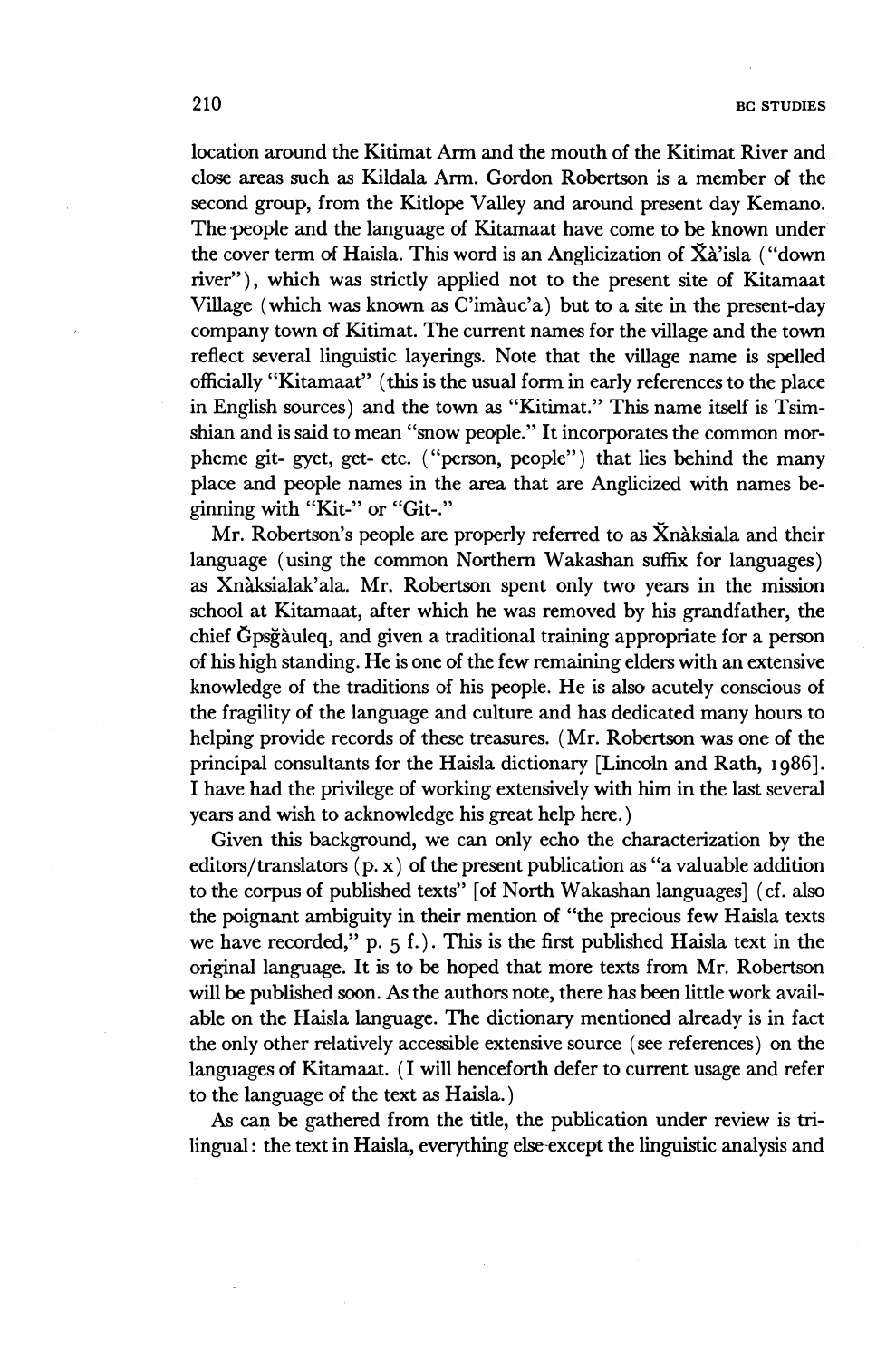notes on the text in French and English (the textual analysis and notes are in English). The booklet consists of an introduction, the text of the story followed by smooth translations into the two white people's languages. Then there is a brief linguistic introduction: notes on the transcription system, a list of abbreviations and notational devices, a sketch of Haisla syntax. The bulk of the pages are then taken up with linguistic analysis, set up like this : a line of text, a morpheme-by-morpheme analysis and glossing, then smooth translations of each line in French and English. There is a selected bibliography and a map.

The authors list as their three goals (pp.  $I/5f$ .): "(1) to open to inspection the main one of the precious few Haisla texts we have recorded;  $(2)$ to illustrate the function of the first and second sentential connective moods in Haisla; (3) to support Franz Boas' thesis that, at least in the North Wakashan speaking area, there was a stock of relatively well-defined mythical themes but that it varied from one local group to another which themes combined into a story and in which order." Of these three goals, certainly the first and the third have been achieved. I am somewhat skeptical about the second, and I will return to it below.

The main skeleton of the story concerns a blind man who is a skilful hunter and who has a magic arrow. We are told that he has been helped by the being whose name is given as the title of the story. In the story, the man kills a grizzly bear. His wife lies to him and tells him that he has missed it, but his youngest child reveals the truth to him, and he is able to take his revenge. He also creates coho salmon from alder wood, after several attempts with other woods that turn into different water dwellers. (The word for alder is built on the root for "red.") These thematic materials appear in a number of different stories from the region : the story was elicited by first reading a text from the volume of stories from the late Chief Simon Walkus (Hilton and Rath, 1982) and then having Mr. Robertson tell his own version, given to him by his grandparents. Besides the two other sources mentioned by the editors/translators, there is a similar story in Boas  $(1932: pp. 137-40, also a short summary from a different source, p. 140),$ also from Rivers Inlet, and Boas refers to Tsimshian texts in a footnote. In this text, and in the Kitamaat versions of the story, the man is helped by a loon, who cures his blindness.

For linguists and others interested in getting some idea about the nature of the Haisla language, the text and its analysis are extremely valuable. The Wakashan languages are famous for their rich resources in building complex words by means of some five hundred or so derivational suffixes and a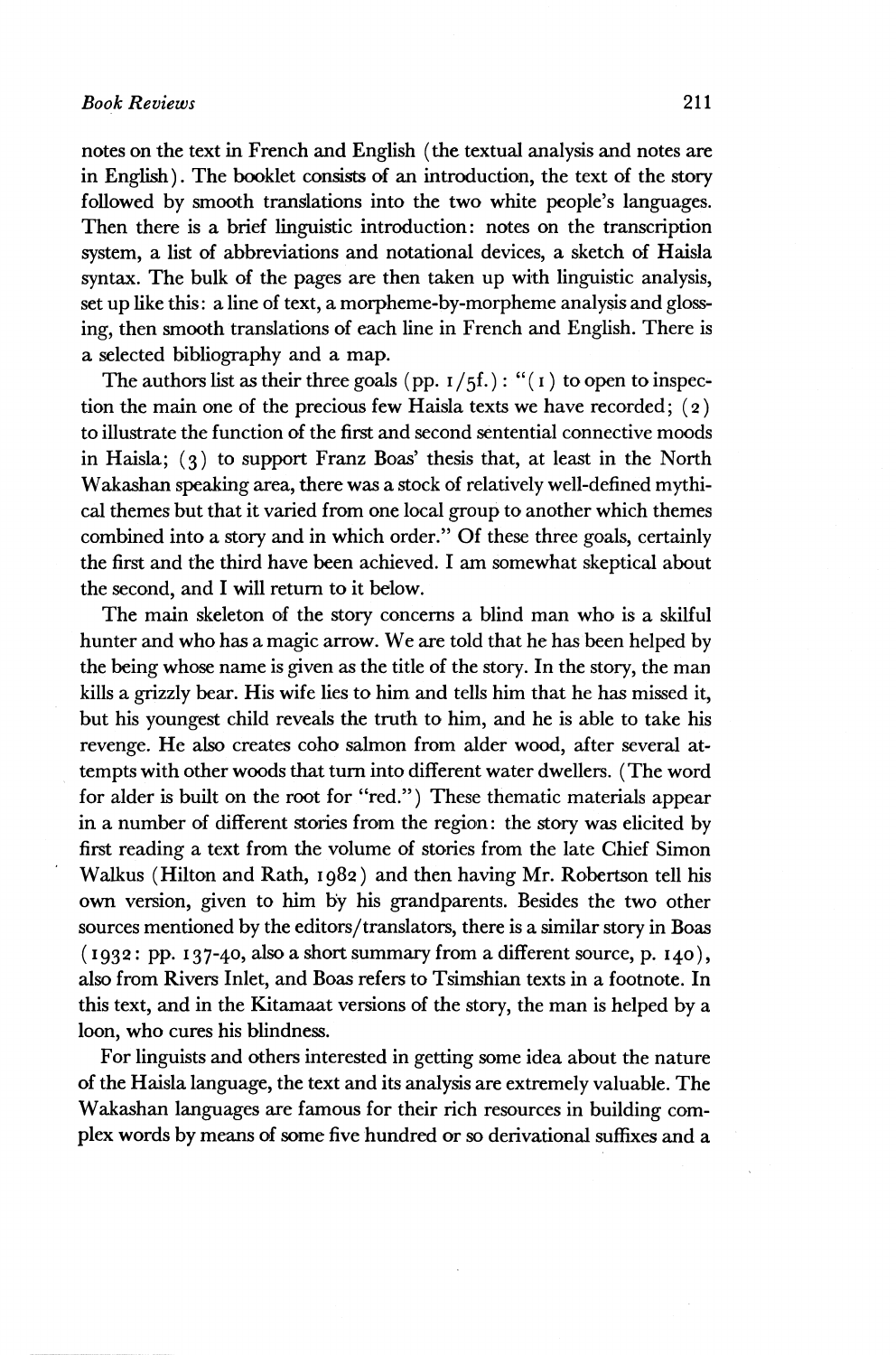variety of stem extension operations. An example, chosen at random from the text  $(\text{line } 188)$ :

> piwàlislanug<sup>w</sup>a  $piw - ala$   $- is - l_a$ nug<sup>w</sup> a .<br>feel – upstream – near water – Cont #1SgSu *"I was feeling my way upstream* . . *."*

This "genius of the language" is nowhere more evident than in the creation of names, as in the name of the being of the title. The etymology of this name is a matter of some mystery: in some of the Boas and Hunt texts (of Kwakw'ala and other Northern Wakashan languages) the name appears as Bax<sup>w</sup> bak<sup>w</sup> a'lanux<sup>w</sup> si'wë' or the like (thus in Boas, 1932, I have retranscribed the name to conform more or less to the system of the text in hand ). Boas gives it the somewhat fanciful translation "Cannibal-of-the-North-End-of-the-World." The details of this analysis have been (justly) criticized by Hilton and Rath ( 1982). All of these commentators connect the reduplicated first part of the word with the root  $\sqrt{b}k^w$ - "human." Boas apparently understood the reduplication as analogous to a reduplicative pattern (usually with the suffix -ka) meaning "to eat" (whatever the reduplicated stem or root refers to), hence the meaning "cannibal." Hilton and Rath and the present authors assign it the meaning: "becoming more and more human," or the like. There is no doubt that the Kwakw'ala form of the name occurs in contexts that are associated with ritual (feigned) cannibalism and the so-called Tanis or Hamats'a dances (for example, in Boas, 1932: pp. 37 ff.). But Mr. Robertson (p.c.) contends that the name has nothing to do with eating and concurs with the present authors. (The name occurs in one of the texts that Mr. Robertson and the reviewer have been preparing, in a prayer within a description of a welcoming ceremony for the first salmon coming up the river, and there it is placed in apposition to the name Miauxwà(na), explained by Mr. Robertson as something like Spirit of the Salmon.) Both theories need to explain the expansion of the root vowel to  $/a$ ; the only root of this shape that I know of which already has  $/a$  in it is the root  $\sqrt{b}$ akw- "gather and preserve salmon and meat." ( In the Haisla dictionary the name under discussion here is assigned to a separate root  $\sqrt{\text{bakw}}$ - with the gloss "?".)

These difficulties of analysis may serve to illustrate two general points. First, in languages of the type of Haisla, it is not only the linguists who may fluctuate in their analyses of words. Given the many variations that both roots and suffixes can show, it is often the case that alternative analyses of words can be equally plausible, even with the most careful attention to the laws of combination. When words drift around then, which is especially